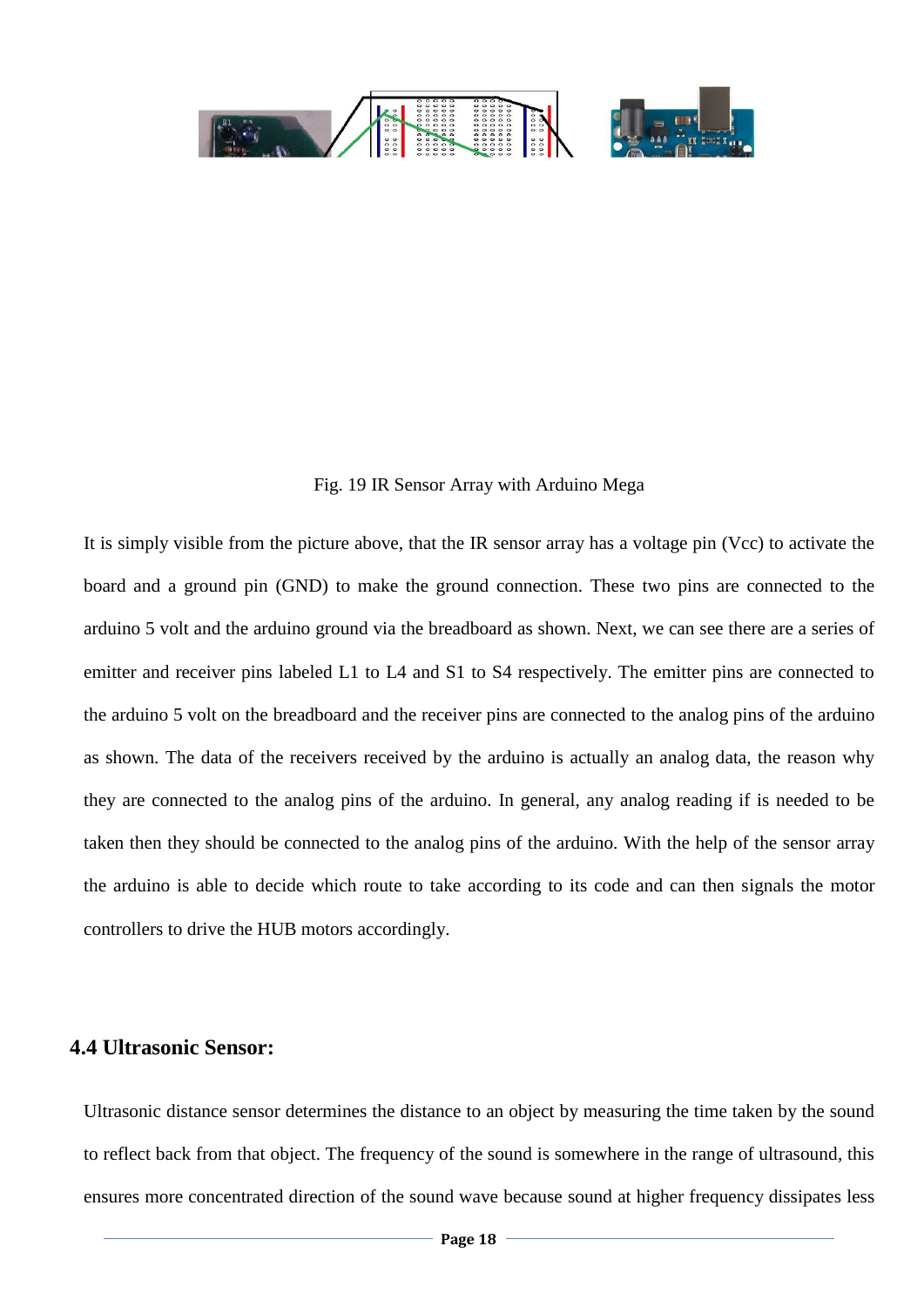# **Declaration**

We hereby declare that the Thesis Title "An autonomous robot for waiter service in restaurants" is submitted to the Department of Electrical and Electronic Engineering of BRAC University in partial fulfillment of the Bachelor of Science in Electrical and Electronic Engineering. This is our original work and was not submitted elsewhere for the award of any other degree or any other publication.

Date:

Dr. Md. Khalilur Rahman

Associate Professor

Thesis Supervisor

Mohd. Abdullah Omair

Al – Shahriar Hossain Rakib

Md. Amir Khan

Rubaiyat Talat Mahmud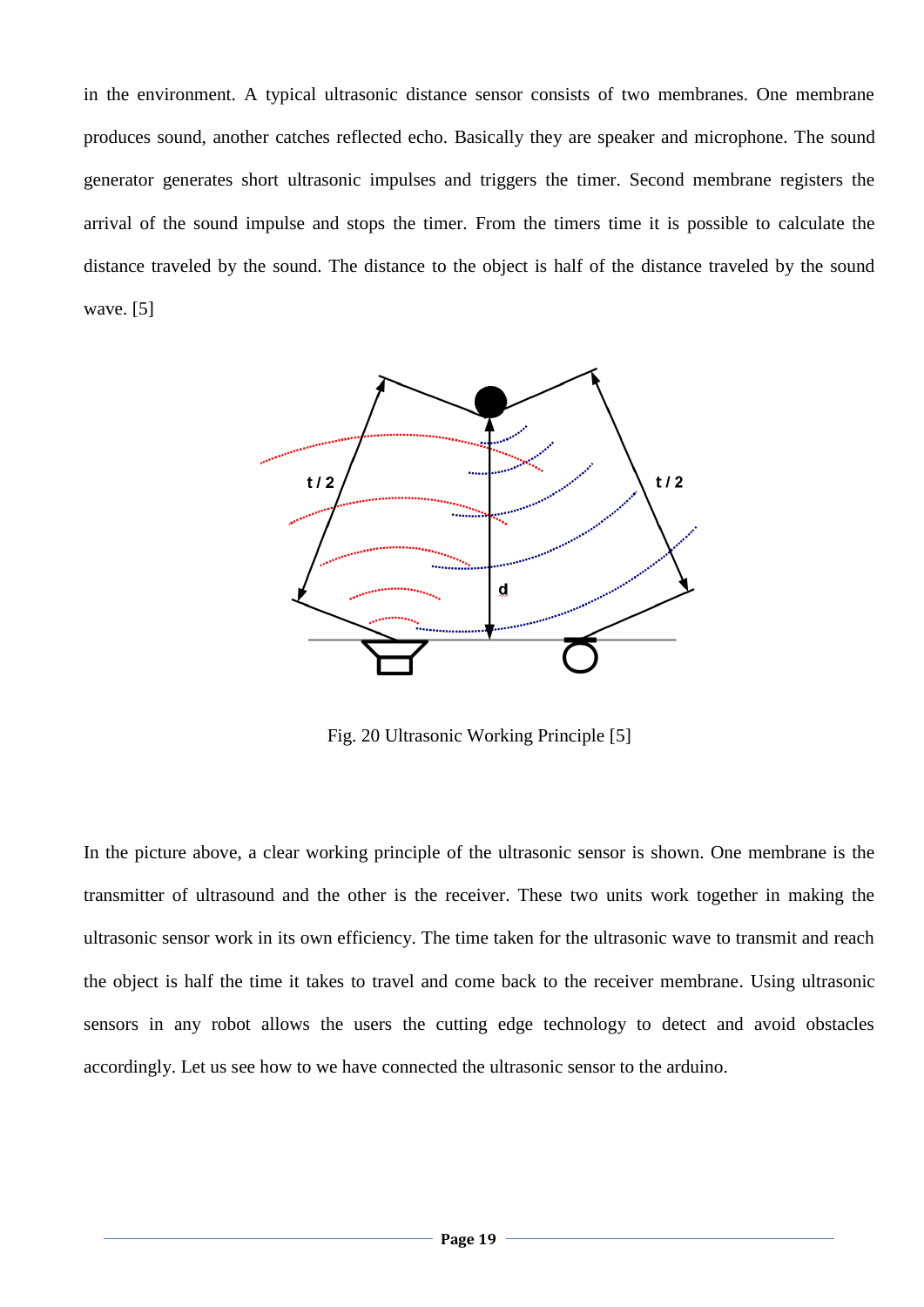# **Acknowledgement**

We would like to take this opportunity to express our deepest gratitude and appreciation to BRAC University for their support with which we were able to complete this Thesis project. The skills and ideas we have been able to learn from our Thesis work have benefited us immensely and will continue to do so throughout our future endeavors.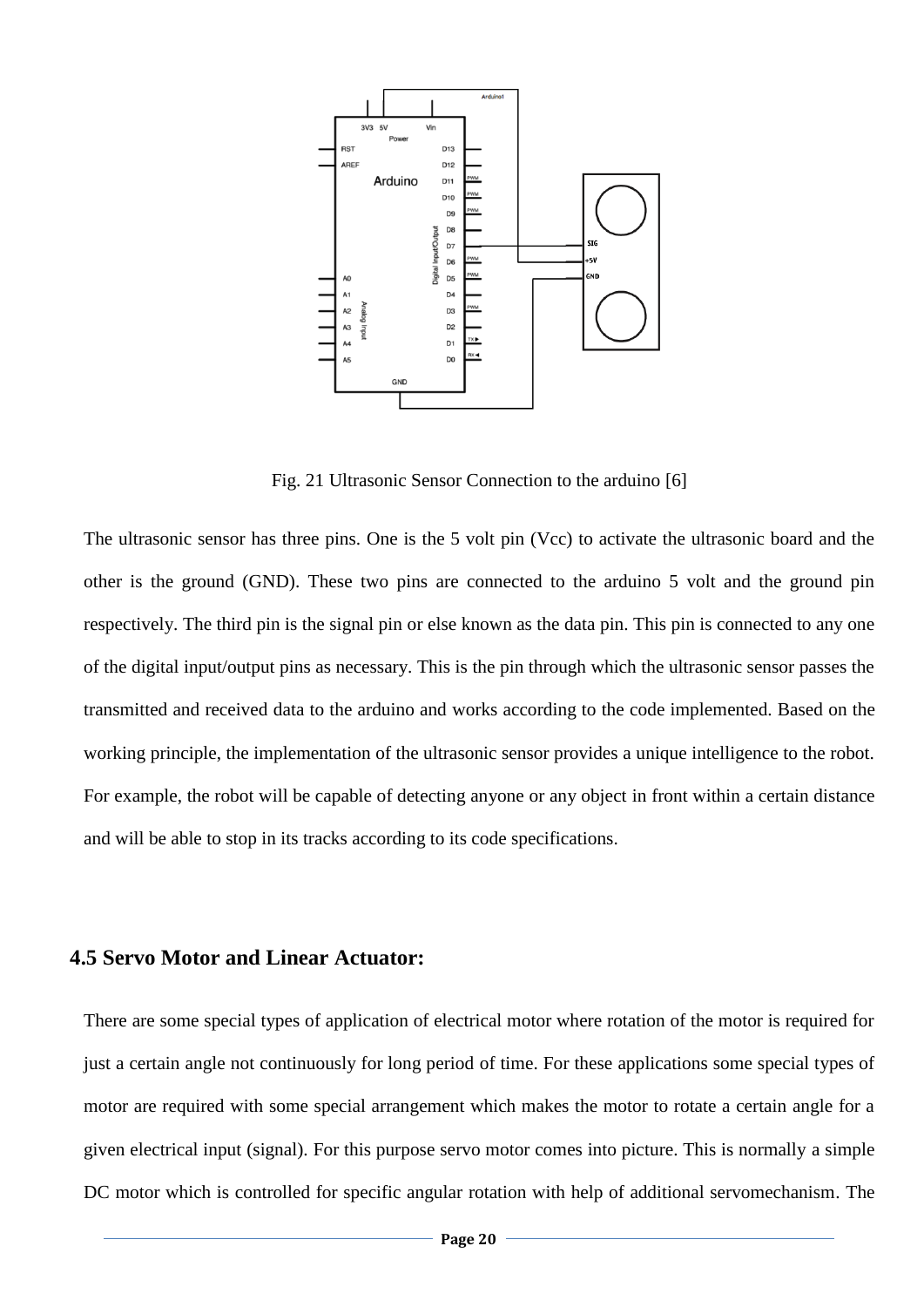## **Abstract**

The Waiter-Bot is an exceptional autonomous robot which has the ability to follow a designated path like a pathfinder with the help of IR sensor arrays and reach its intended destination. It is an arduino based robotic design implemented to seek out and detect its required destination and perform its deliberate tasks with precision and accuracy. The Waiter-Bot consists of simple mechanical design which has simple mechanism with which performing the necessary tasks becomes easier. Due to its design parameters, it also requires less power and draws less current which allows us to work with the robot safely. Moreover, it also adds to the safety to its environment and the people around it. Its light weight build up allows us to assemble the parts without having the difficulty to carry it anywhere. Once assembled, the entire robot still remains light in its weight and can easily be moved around if necessary. Based on its complete set-up and overall parameters, the waiter-bot stands out on its own to become an important aspect to the solution of this thesis project.